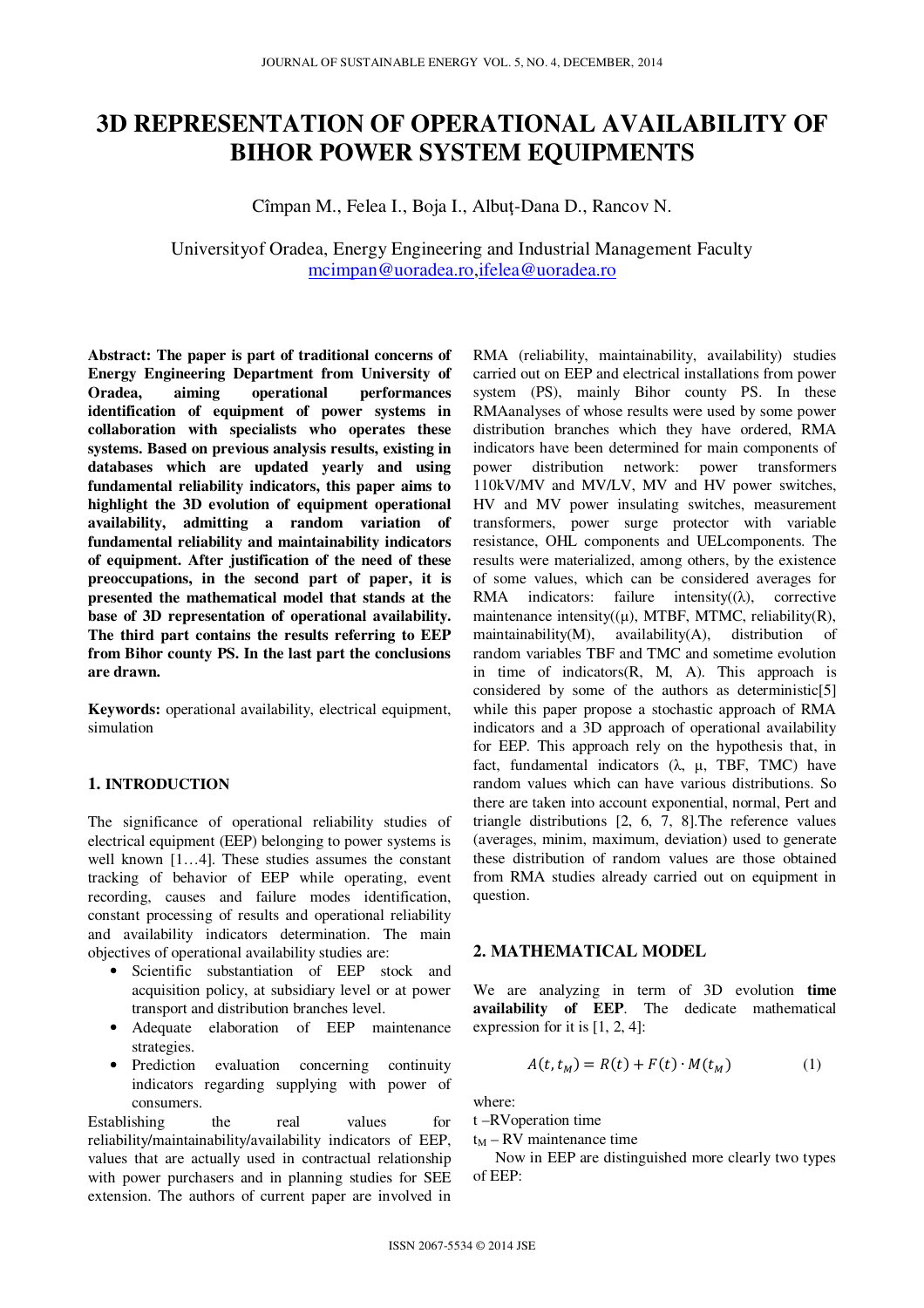- very important EEP for PS availability, on which are carried out diagnostics on-line or off-line when failure tendency(parametric) it's sensed and EEP is passed to maintenance status if necessary;
- less important EEP for PS availability (can be those in reserve) on which there are not carried out preventive maintenance works but only corrective maintenance works (on failure).

Associating preventive maintenance works that are carried out based on diagnostics with those of corrective maintenance (when we have a parametric failure) we can consider that basically expression (1)  $t_M = t_{MC}$ . RV( $t, t_M$ ) distributions can be various, most commonly being those listed in the first part of this paper that are also used on published papers. If the distributions of the two RV are exponential then the expression of "A" indicator becomes:

$$
A[(t, t_M), (\lambda, \mu)] = e^{-\lambda t} + (1 - e^{-\lambda t})(1 - e^{-\mu t_M}) \qquad (2)
$$

In expression (2) we've highlighted two sets of RV( $\lambda, \mu$ ) and (t,t<sub>M</sub>) which will be used to highlight 3D evolution of "A" indicator, the three dimensions being, as appropriate,  $(A, t, t_M)$  or  $(A, \lambda, \mu)$ .

#### **Used distributions are:**

#### **a) Exponential distribution**

Exponential distribution in @Risk is represented by RiskExpon(beta) function, where beta value must be positive. Average value of distribution is equal with beta value. This distribution represents the equivalent continuous time for geometrical distribution and waiting time for the first event that are expected to happen. This process is constant in time and in intensity and can be used for maintenance and failures modeling [9].

The expression for exponential distribution is:  $F(x) = 1 - e^{-x/\beta}$ (3)

where,

The random value x must belong to range:

 $0 \leq x \leq +\infty$ 

 $β$ - is the average of distribution,  $β > 0$ ;

#### **b) Triangle distribution**

Triangle distribution in @Risk is represented by RiskTriang (minim, most probable, maxim) function. Direction of "tilt" for triangle distribution is set by relative average value. This distribution is probably the most pragmatic and most easy to understand for basics models, having some properties including a simple set of parameters. Distribution is delimited at both ends which is a disadvantage because on everyday life the processes are delimited only on one end [8, 10].

$$
F(x) = \frac{(x - x_{min})^2}{(m - x_{min})(x_{max} - x_{min})}; x_{min} \le x \le m
$$
 (4)

$$
F(x) = \frac{(x_{max} - x)^2}{(x_{max} - m)(x_{max} - x_{min})} m \le x \le x_{max}
$$
 (5)

where,

 $x_{min}$  – minimal value of RV a VA "x";

 $x_{max}$  – maximal value of RV "x";  $m -$  average value of RV "x":

## **c) Normal distribution**

Normal distribution in @Risk is represented by RiskNormal(average, standard deviation) function. Normal distribution is a symmetrical continuous distribution which is not delimited on both sides and is described by two parameters [8]:

The expression for normal distribution is:

$$
F(x) = \emptyset \left(\frac{x-m}{\sigma}\right) = \frac{1}{2} \left[ erf\left(\frac{x-m}{\sqrt{2}\sigma}\right) + 1 \right]
$$
(6)  

$$
m = \frac{1}{2} \sum_{i} x_{i} - \text{average}
$$
  

$$
\sigma = \sqrt{\frac{\sum_{i} (x_{i}-m_{n})^{2}}{n-1}} - \text{standard deviation}
$$

## **d) Pert distribution**

Pert distribution in @Risk is represented by RiskPert(minim, most probable, maxim)function, which is a special shape of beta distribution, with minimal and maximum values specified. Shape parameter is calculated from defined value "most probable". This distribution is somehow like triangle distribution, meaning that it has the same three parameters. Technically is a special case of a scaled Beta distribution (or BetaGeneral). So it can be used as a pragmatic and easy to understand distribution [8, 11].

The expression for Pert distribution is

$$
F(x) = \frac{B_z(\alpha_1, \alpha_2)}{B(\alpha_1, \alpha_2)} = I_z(\alpha_1, \alpha_2)
$$
\n<sup>(7)</sup>

$$
z = \frac{x - x_{min}}{x_{max} - x_{min}}\tag{8}
$$

$$
\alpha_1 = 6 \left[ \frac{m - x_{min}}{x_{max} - x_{min}} \right] \tag{9}
$$

$$
\alpha_2 = 6 \left[ \frac{x_{max} - m}{x_{max} - x_{min}} \right] \tag{10}
$$

where,

 $B - iS$  Beta function;

BZ – is incomplete Beta function.

Simulation is often done for 10000 iterations (maxim), but it can be done also for 5000, 1000, 500 and 100 iterations.

Usually to generate triangles distributions are taken as reference values (most probable) the values obtained from processing the operational data for fundamental indicators (λ, µ). Is allowed a 25% variation of these indicators, such as:

- maximum value  $(+ 10\% )$ as against to reference value;
- minimum value  $(-15 \%)$  as against to reference value.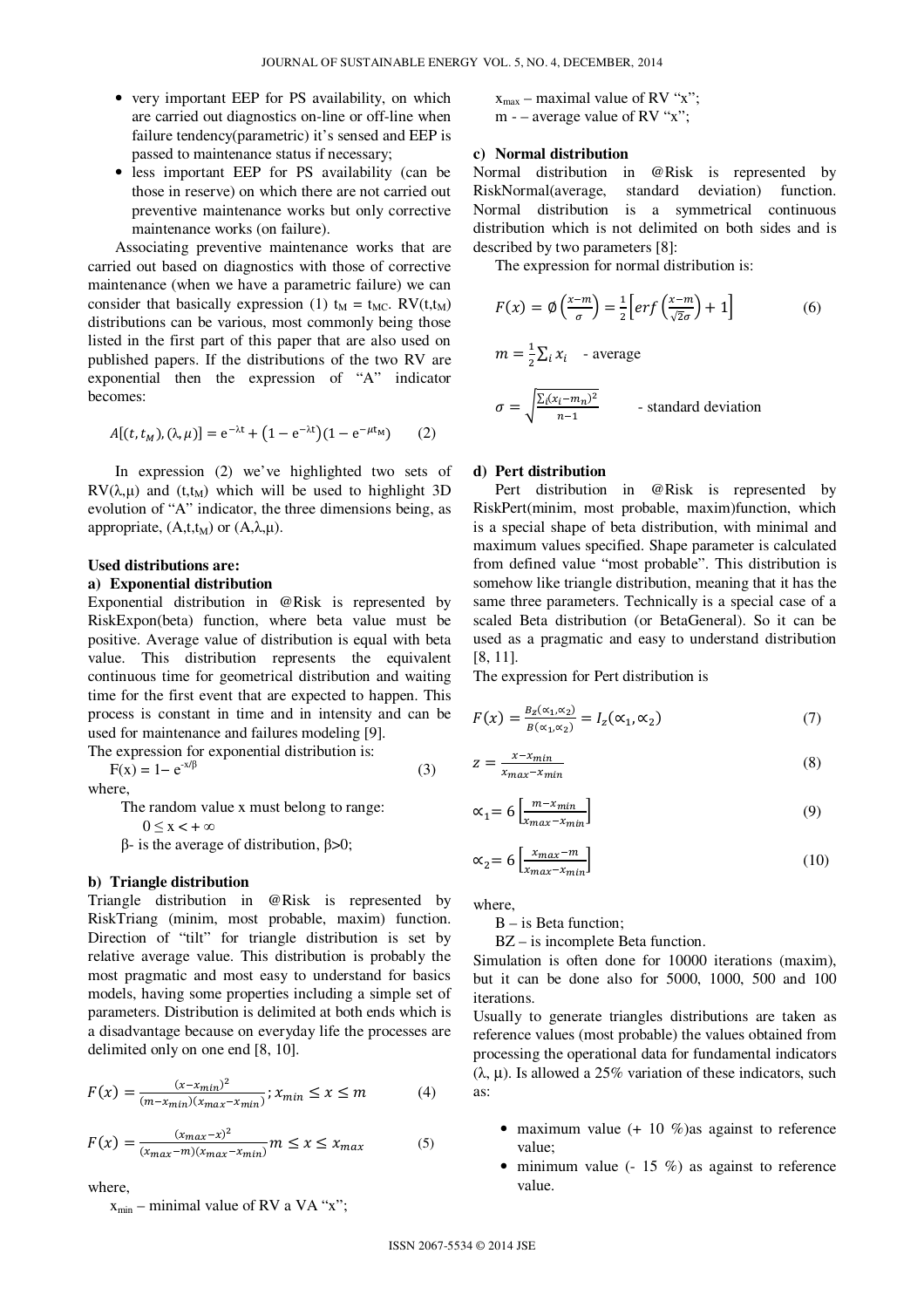## **3. THE RESULTS**

In this frame are presented the results referring to some of EEP from Bihor county SP.

In figures 1 and 2 are shown 3D representations of availability for power transformers with rated power between 1 kVA and 250 kVA from Bihor county PS, considering the triangle distributions for RV  $(t, t_M)$  and for RV  $(λ, μ)$ .



**t**<sub>M</sub> ∈ [0; 50] h **Fig. 1 - 3D representation of PT availability for RV**  $(t, t_M)$ 



**Fig. 2 - 3D representation of PT availability for RV**  $(\lambda, \mu)$ 

In figures 3 and 4 are shown the 3D representations of HV-S availability from Bihor county PS, considering the triangle distribution of RV (t, t<sub>M</sub>) and for RV (λ, μ).





 $(λ, μ)$ 

În figures 5 and 6 are shown 3D representation of availability for MV-S from Bihor county PS, considering the triangle distribution for RV (t, t<sub>M</sub>) and for RV ( $\lambda$ ,  $\mu$ ).



 $RV(t, t_M)$